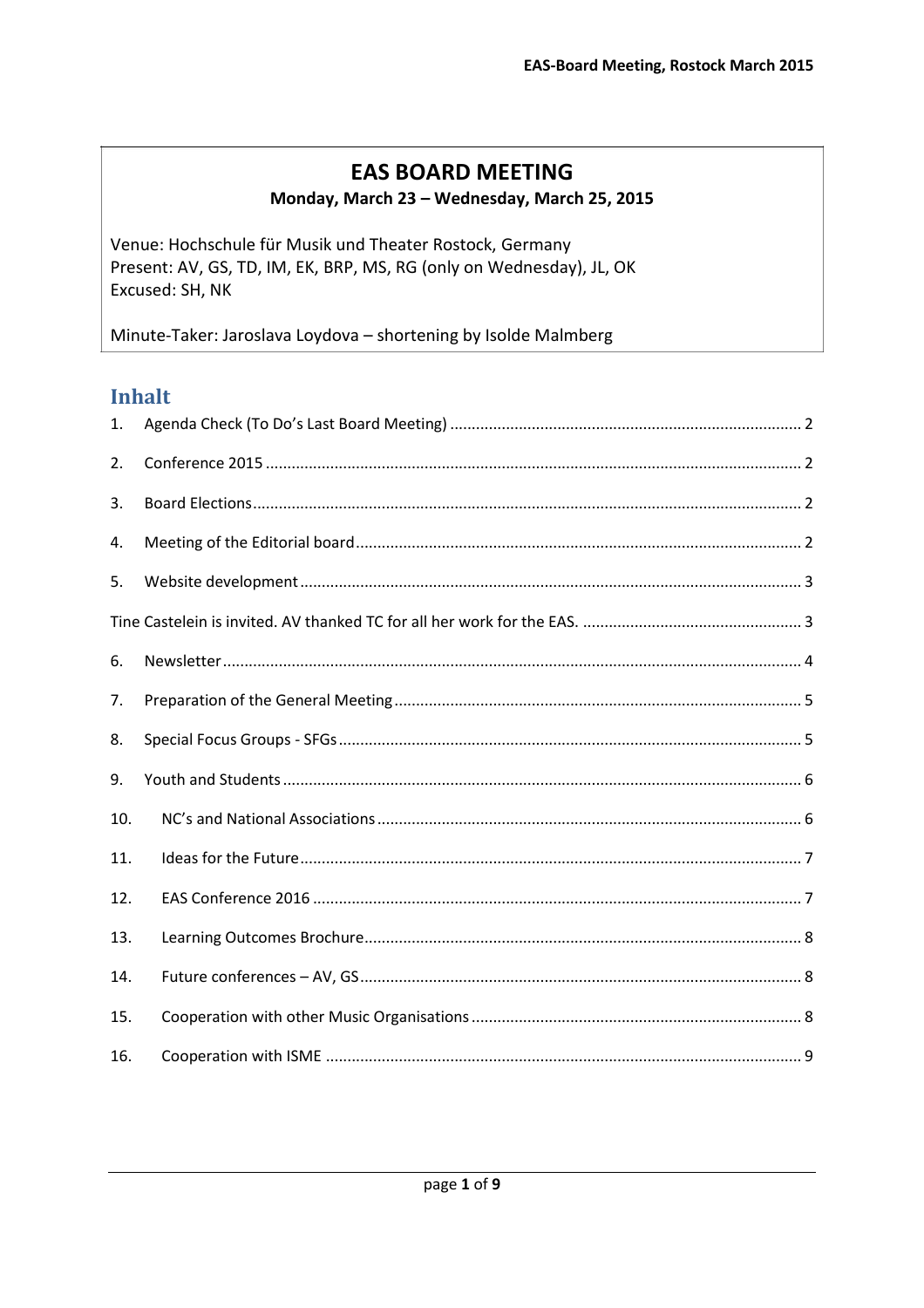# <span id="page-1-0"></span>**1. Agenda Check (To Do's Last Board Meeting)**

Everyone reported on the current state of the old to do list.

GS raised a concern about cooperation with Helbling. GS will take care of communication with Helbling.

### <span id="page-1-1"></span>**2. Conference 2015**

After an official welcome, AV thanked OK and IM for the perfect organisation of the conference, clear and we well-structured communication.

Herbert Meier, one of the founding members of the EAS would be bestowed the HM during the anniversary celebration of Friday 27th March 2015. IM prepared the paper.

# <span id="page-1-2"></span>**3. Board Elections**

IM reported that OK and IM took care of the list of candidates and regulations about selecting candidates and about elections procedure. IM reported that all EAS members received an email two months prior to the conference about the elections. IM said that installation of the new board candidates would be next to the EAS table. All candidates will meet EAS conference participants next to the EAS table on Thursday 26th March 2015 at 1 p.m. CET.

GS said that it should be announced that anyone can meet the EAS board candidates anytime during the conference. TB said that he would announce new pieces of information about Twitter on Thursday, 26th March 2015.

Elections will be prepared by IM and AV and will take place during the General Meeting.

### <span id="page-1-3"></span>**4. Meeting of the Editorial board**

Present: AV, GS, TD, IM, MG (SH excused)

Discussion: AV commented that is should be clarified what an editorial board is. AV said that it is not clear if Sarah would stay on the board and that roles and tasks need to be divided. AV said that flexibility is needed and that a timeline of activities needs to be prepared.

MG commented that the status of a book is higher when it is peer reviewed.

IM addend that it would be hard to get the European level of peer review. TB raised a question of blind peer review. GS has prepared a timeline.

MG raised a question how papers are selected. IM said that currently the host decides about the content.

IM said that we need to think about the timeline again.

GS raised a question about how we deal with authors who cannot come up with high standard articles. IM said that MS could be new member of the editorial board. MG said that Manfred should be included.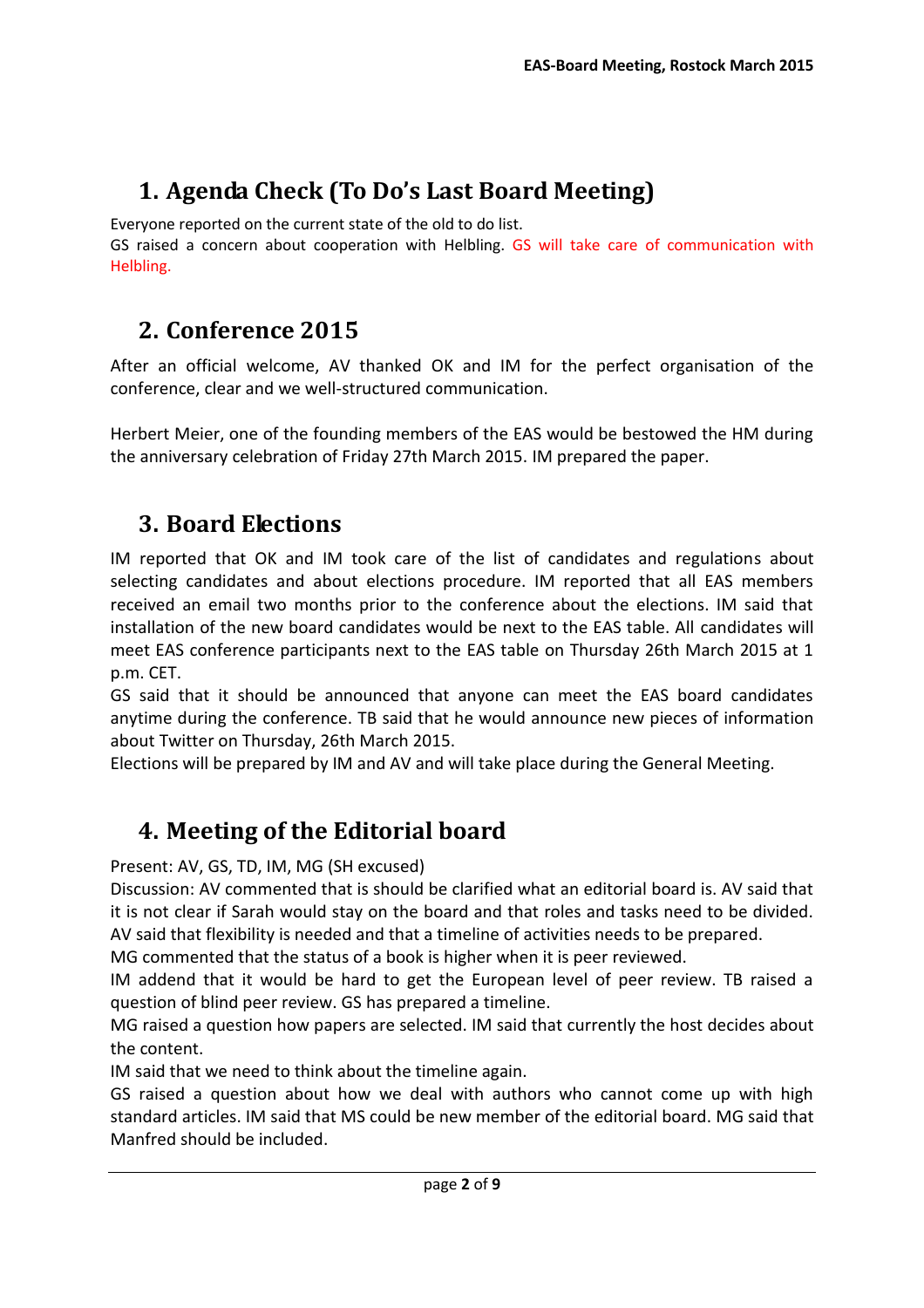GS commented that it would be good to have close connection between the EAS board and the editorial board. AV said that there would be a chair who should ask SH if she would like to stay. AV continued that the editorial board should represent the standards of the EAS. He raised a question it the books meet what the EAS wants. There should be an advisory board who helps the editors with choosing the subject, good articles etc…

AV said that editors should consist of the host and one EAS board member.

MG asked if it should be a rule that the editorial board consists of EAS members. GS consented.

MG posed a questions if the European perspective is going to be kept.

TB said that the first three books have a short title that is why the next three books should have a short title as well. GS said that the title should be upon the responsibility of the editorial board, not editors. AV said that the cover should have only one title, long titles are terrible for quotations.

MG said that the European perspective is a very important part of the title, the editors should be able to make suggestions to the editorial board.

For book 6 a new form of peer-review is tried out:

1 peer review by one of the editors / one by one other author of the book. This also strengthens the connection between the single chapters.

These are the three books to be published currently:

- $\checkmark$  Every Learner Counts Democracy and Inclusion: 4th volume
- $\checkmark$  International Cooperation: 5th volume
- $\checkmark$  Open Ears Open Minds Listening and Understanding Music: 6th volume

IM is asked to become Chair of Editorial board. IM took over this task and will come back to the group with next steps.

#### <span id="page-2-0"></span>**5. Website development**

<span id="page-2-1"></span>Tine Castelein is invited. AV thanked TC for all her work for the EAS.

**Membership registration** means that individuals have to fill in the google form and transfer the membership fee. The first problem is that there are some people who do not complete both steps. The second problem is that registered members do not get confirmation of their registration immediatelly.

The first solution is that both actions can be combined or only paypal might be used. TC said that replies should be automated. The second solution is that after having completed both steps, registered members should get a confirmation email with a welcome message and login details.

TB said that we should find a solution without human recources needed. At this point, registered members do not get login details.

TB suggested possible solutions to the situation: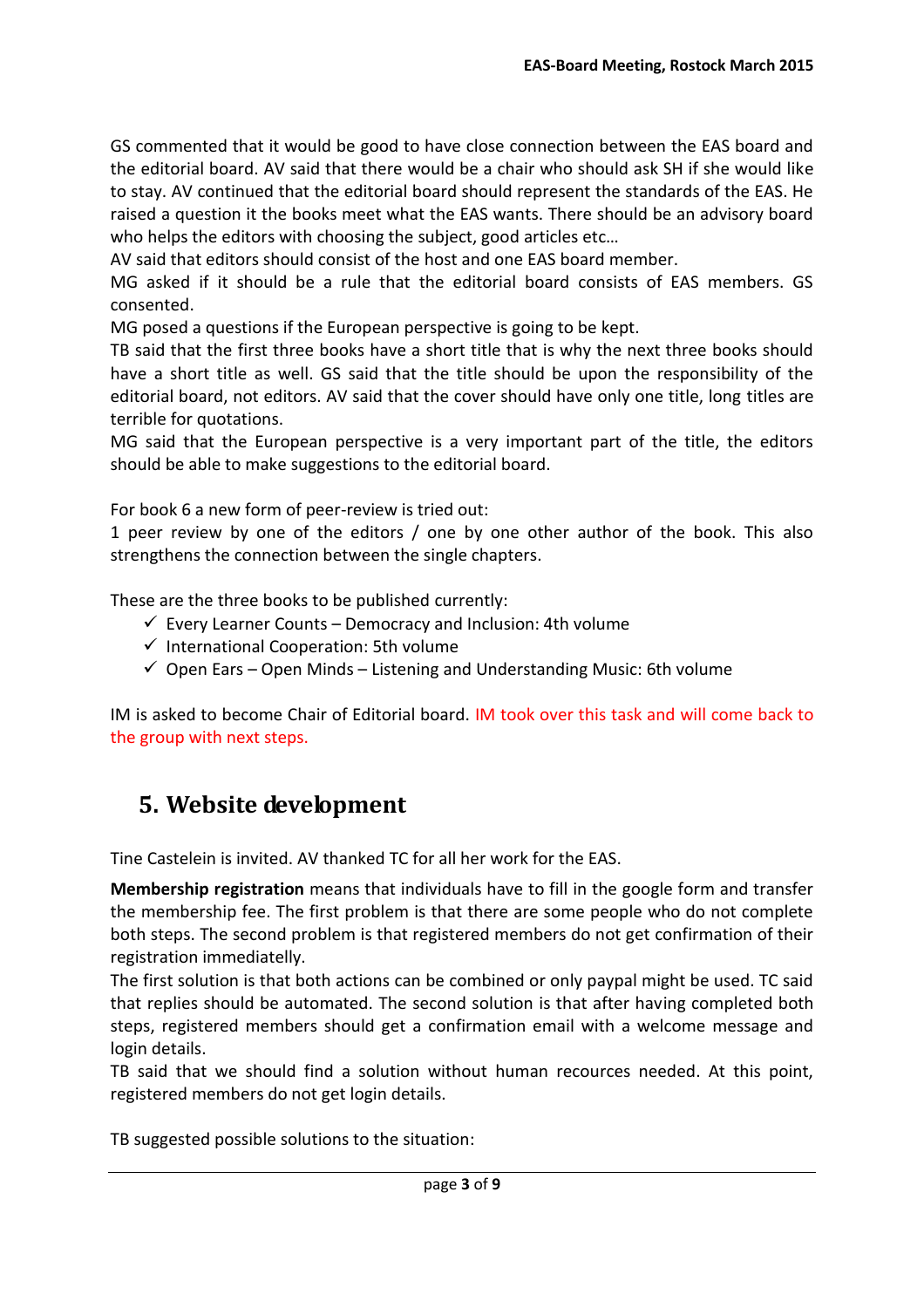- Step 1 EAS membership check (membership could be combined with conference registration)
- $\bullet$  Step 2 conference registration
- $\bullet$  Step 3 payment completion

There should be kept some space for invoices, because people need different pieces of information on their invoices (an invoice is not a receipt!). TB suggested that invoices could be not automatically as well. GS commented that EAS membership should be required before conference registration.

TB said that conference organisers are responsible for payments; TB will include this in the conference agreement and communicate it with the future organisers. GS concluded that there need to be more steps made before making the final decisions. AV commented that RG should be informed about the new procedure as soon as possible, TB and GS will do that. TB suggested the deadline of 1st October 2015 for having the new system tested.

**Website**: GS said that national coordinators should be responsible for country sections and addend that it would be nice to have more space for conference promotion. AV said that the EAS website is static and that it should be more interactive. GS said that it would be nice to have interactive platforms included on the website (e.g. a twitter account).

GS said that the content should be more developed. EK addend that countries sections should be up-to-date and that NCs should be addressed in this matter. AV said that some pieces of information are out-of-date and should be moved to the archives. EK suggested that there should be something attractive and practical for music teachers.

AV concluded that a smaller group of professionals should decide about the website Who??? TB added that one EAS board member should be responsible for the website.

The following changes are decided – will be put in place by GS:

- Conferences should be a separate item in the menu, because there are a lot of pieces of information included,
- projects should go under activities and
- social media should be included;
- calendar should be kept because our members want to be visible on the EAS website.

#### <span id="page-3-0"></span>**6. Newsletter**

MS thanks everyone who contributed to the newsletter. Discussion about the content:

- MS wants the dialogue with the EAS board to continue. The content should reflect what contributors want to include.
- MS would like to keep the tradition of including the NCs or countries. MS said that language should not be the issue, NCs should not be afraid to join. GS added that in the next newsletter, new NCs should be included.
- MS will keep the book series as regular item. The last page should get pictures of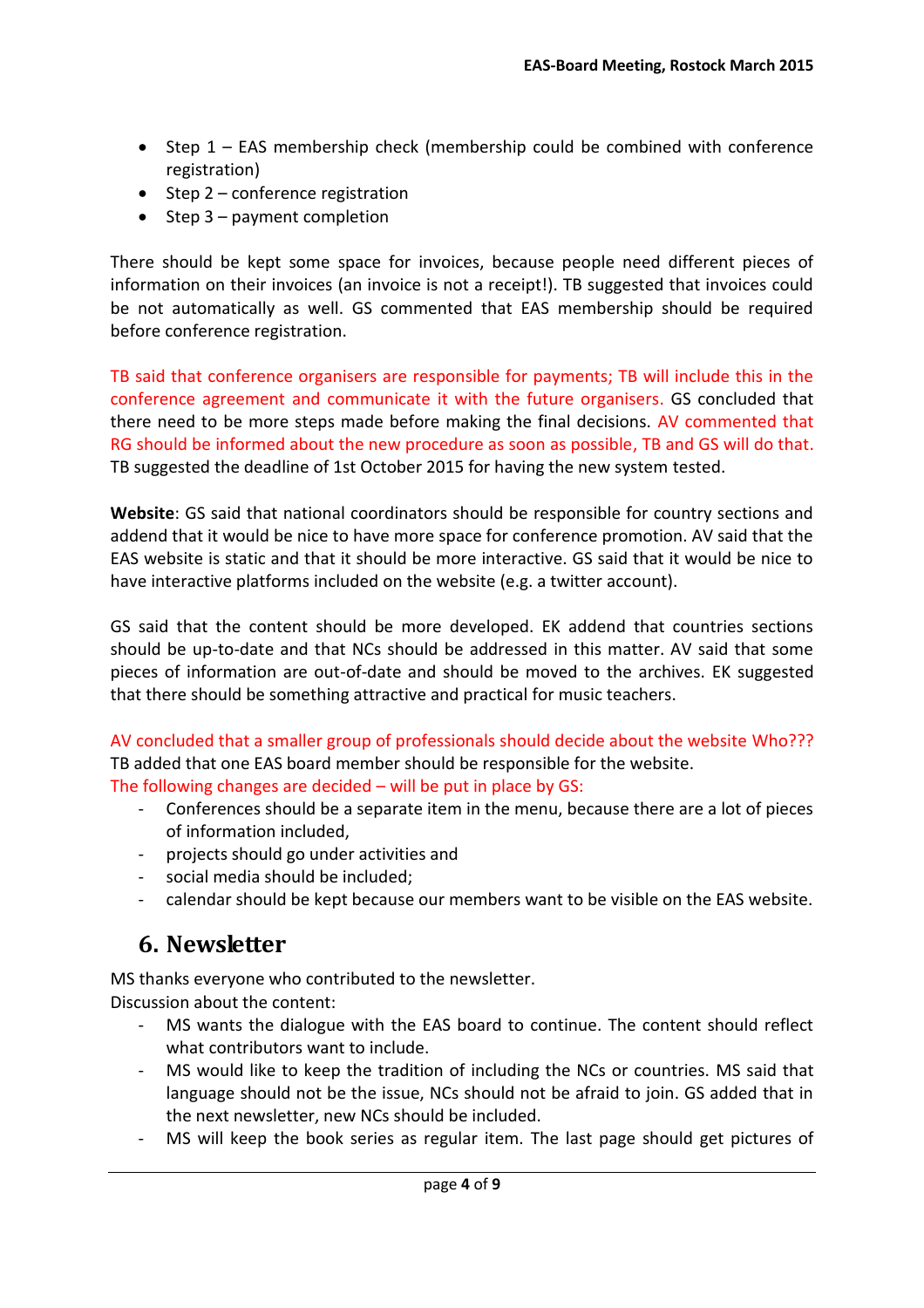previous volumes.

- TB said that besided newsletters which are published twice a year, there are newsflashes which are sent to EAS members.
- EK suggested that two countries per newsletter should be included.
- GS suggested that more pictures should be included.

MS announced the deadline for the next issue being the end of September 2015.

TB said that a new layout should be worked on. TB will foresee that Stefan ??? will work on the layout of the Newsletter.

### <span id="page-4-0"></span>**7. Preparation of the General Meeting**

AV an IM have prepared the GM, the agenda is presented. Roles for reporting are devided between the board members.

#### <span id="page-4-1"></span>**8. Special Focus Groups - SFGs**

IM has steered the development of SFGs so far. IM welcomes MG to join the board meeting for this issue. IM reports that the two SFGS PriME and DiTiMe are already working and there are pieces of information on the website at disposal. IM said that SFG in EAS show a bottom up and top down strategy. PriMe group – started last year. DiTiMe and PriME have symposia during the 23rd EAS conference.

New SFGs are thinking about being formed:

- LOP (Learning Outcomes Platform),
- ICLMV,
- Inclusion and
- Music Teacher Training

IM said that the question is if there are enough people interested in these topics. Rules for SFGs posted on the EAS website: SFG members must be EAS members, there should be coordinators and the SFG should report to the EAS board on current state of affairs and recent development / progress.

IM points out the importance to highlight the contribution that EAS offers: infrastructure, newsletters and webspace. IM said that the question is how many SFGs can there be and how independent they should be (content preparation etc…).

AV said that it should be made clear what topics should be addressed / included. AV said that he likes the first two groups (PriME and DiTiMe).

MG said that DiTiMe is going to have a symposium which would give them some time to talk about expert areas. AV said that SFGs should last for a longer time, they should assure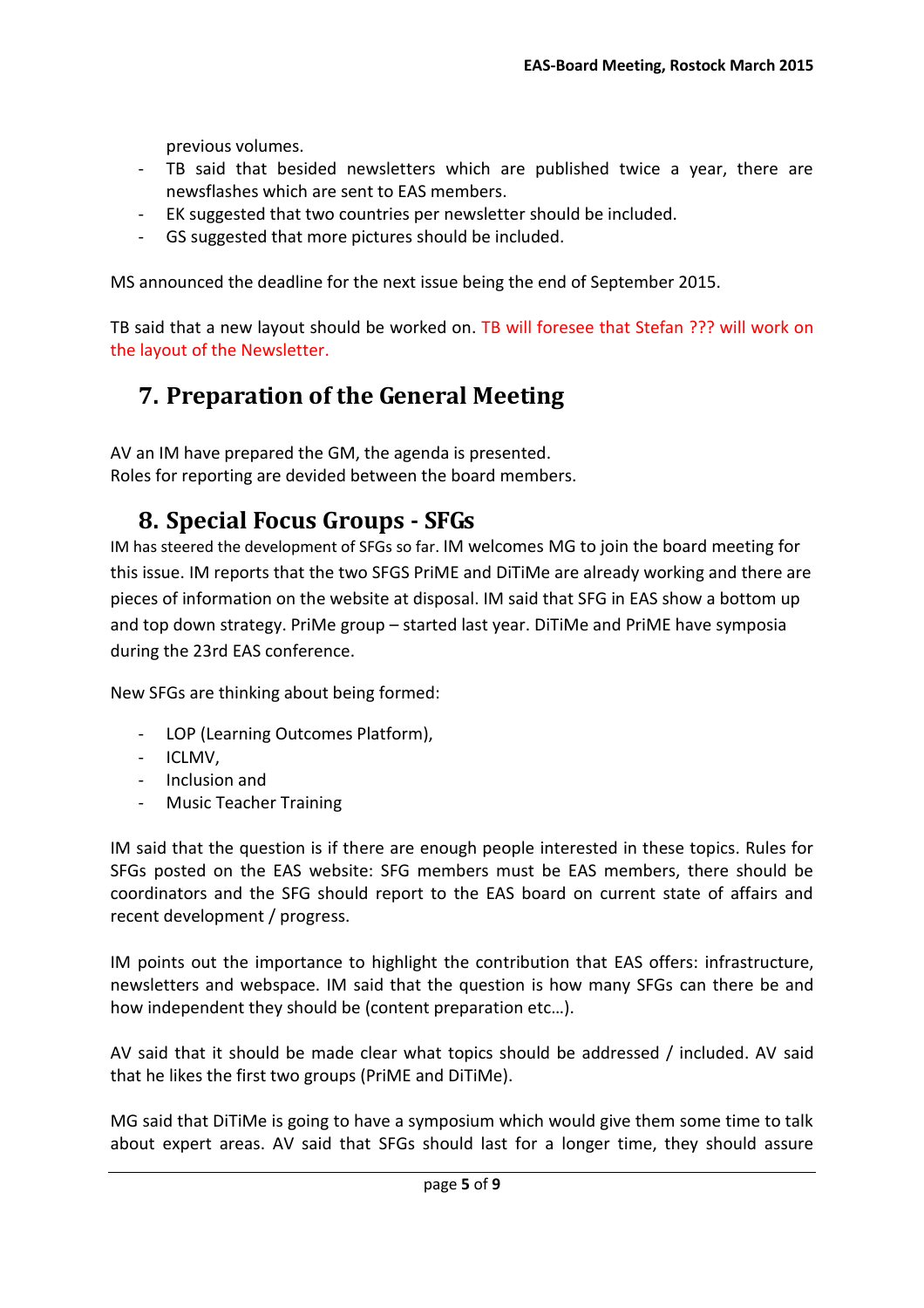sustainability. IM commented that there should be experts capable of coordinating the group.

IM said that SFGs are about sharing literature, publishing books, having exchange etc

AV stated that in the application form (CfP at Conferences), there could be one item inserted: Is your paper connected to some of the SFGs topics? IM said that there should be a core interest group who should take care of the sustainability of the group.

TB suggested that a nice way to start discussions are open blogs. TB said that blogs should be fed with content and they should be content-related. TB added that blogs could start as private ones and develop to open or public ones.

AV concluded that SFGs are allowed and encouraged to continue with their work.

<span id="page-5-0"></span>IM will report about the possibility of SFGs at the NC meeting.

#### **9. Youth and Students**

BRP – current situation concerning the choosing of the youth delegates was successful. Discussion on the question – the role of the student delegate in the board?

Decision:

Student delegate will be invited to the board meeting and to the planning of the SF. Who???

JL: presentation - SFG Youth – slides

Discussion: questions – overlapping with the SF and DSF, young professionals? How to integrate former SF delegates?

Decision – Suggestion for the new board and new president – to activate the youth group – they decide the coordinator and the board can co-opt the coordinator to the board. (specially from these places where we have board meetings and conferences).

Student delegate from the Lithuania will be invited to the last board meeting on Saturday in Rostock. Who???

#### <span id="page-5-1"></span>**10. NC's and National Associations**

We decided to accept the following new NCs:

- Naomi Maczelka / Hungary
- Lorraine O`Connell / Ireland
- Sada Kastriot / Kosovo
- GS is informing them with e-mail about the new status (CC to the board)

We agree to the proposal of Nesrin for the co-cordination for turkey with Sezen Özeke

EK writtes to NK that we agree on the proposal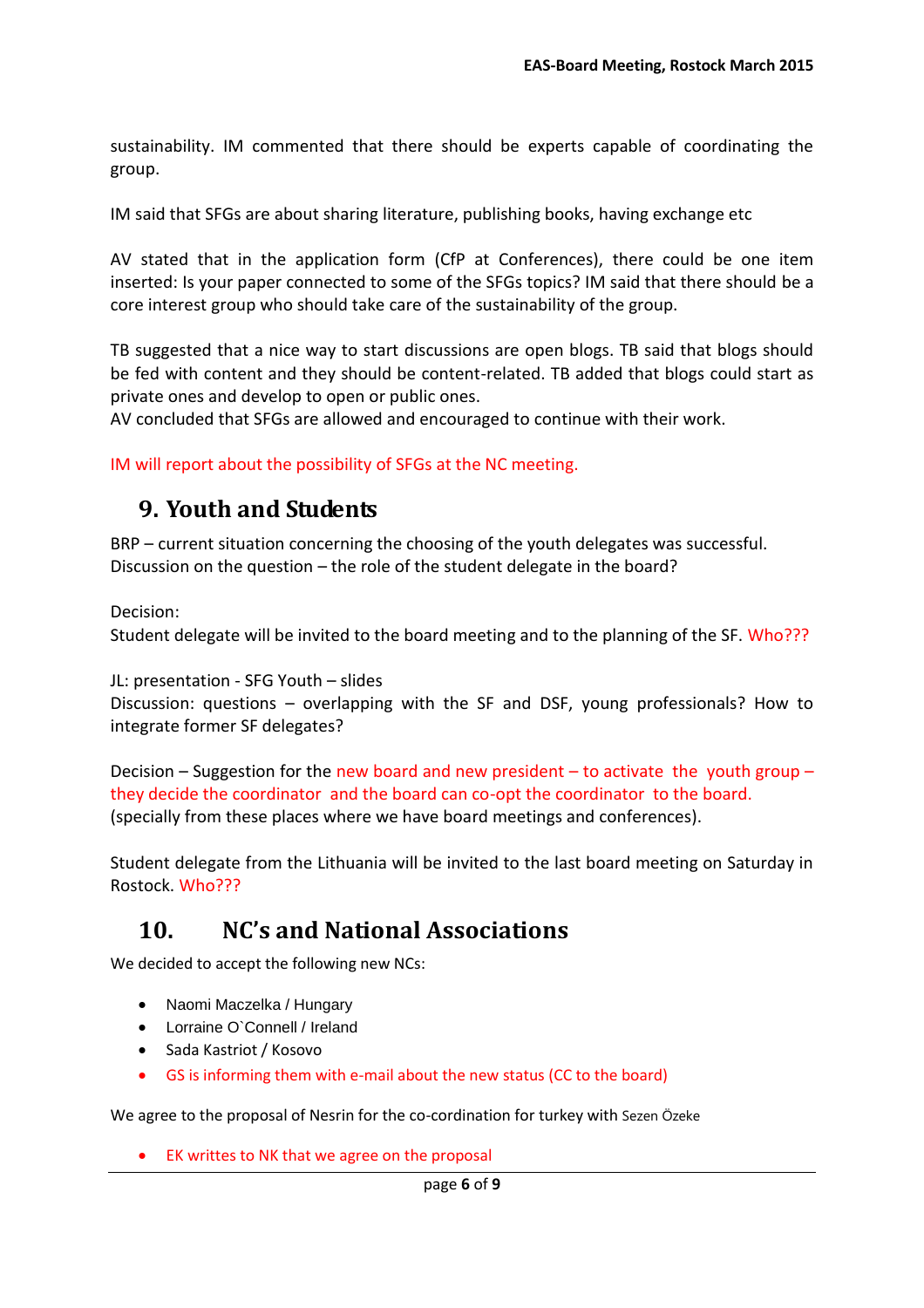Belgium: TB will ask Jeroen Vanesser and Herbert Meyer to decide till end of the conference 2015 about the NC.

NC-Agreements:

- We decided to harmonize the duration / period of NC-functions some time ago to four years
- All agreements will end in 2017

Lively Discussion about the idea to shorten the period to two years with different perspectives…

- All new agreements will also end in 2017.
- For now we use the current versions of the NC-agreements
- TB will collect the documents and prepare the new contracts
- The discussion about the duration of the period will be forwarded.

NC-Meeting:

- Information about the planning
- agreement on the proposal to build geografical groups and coordinators for the newsletter
- short report on the preparation of the NC-symposion

### <span id="page-6-0"></span>**11. Ideas for the Future**

AV asked IM, BP, EK, OK and JL for their personal thoughts, pieces of advice to the new EAS board, experiences and ideas for improvement.

#### <span id="page-6-1"></span>**12. EAS Conference 2016**

RG has started with the report on the state of progress in relation to the new conference in Vilnius. RG reported that the organising team started with their work a month ago (February 2015). In the team, there are students involved, including one person who was born in the US.

AV said that it is important that delegates do not travel all the time from one institution to another.

TB said that it is important to make an agreement with one of the institutions: Klaipeda, Vilnius or the teaching institution. AV said that the financial part should be clear from the beginning. TB said that the agreement should be signed before advertising the conference. It should be the priority at this moment. RG promised that during the next weeks, she would make a proposal. The agreement should be ready at the end af April.

TB promised to send this year´s agreement to GS who is going to adapt it.

RG suggested that there should be a reduced conference fee for teachers. There should be translations to Lithuanian at disposal.

TB said that the early bird reminder should be sent in December 2015, in February 2016 the last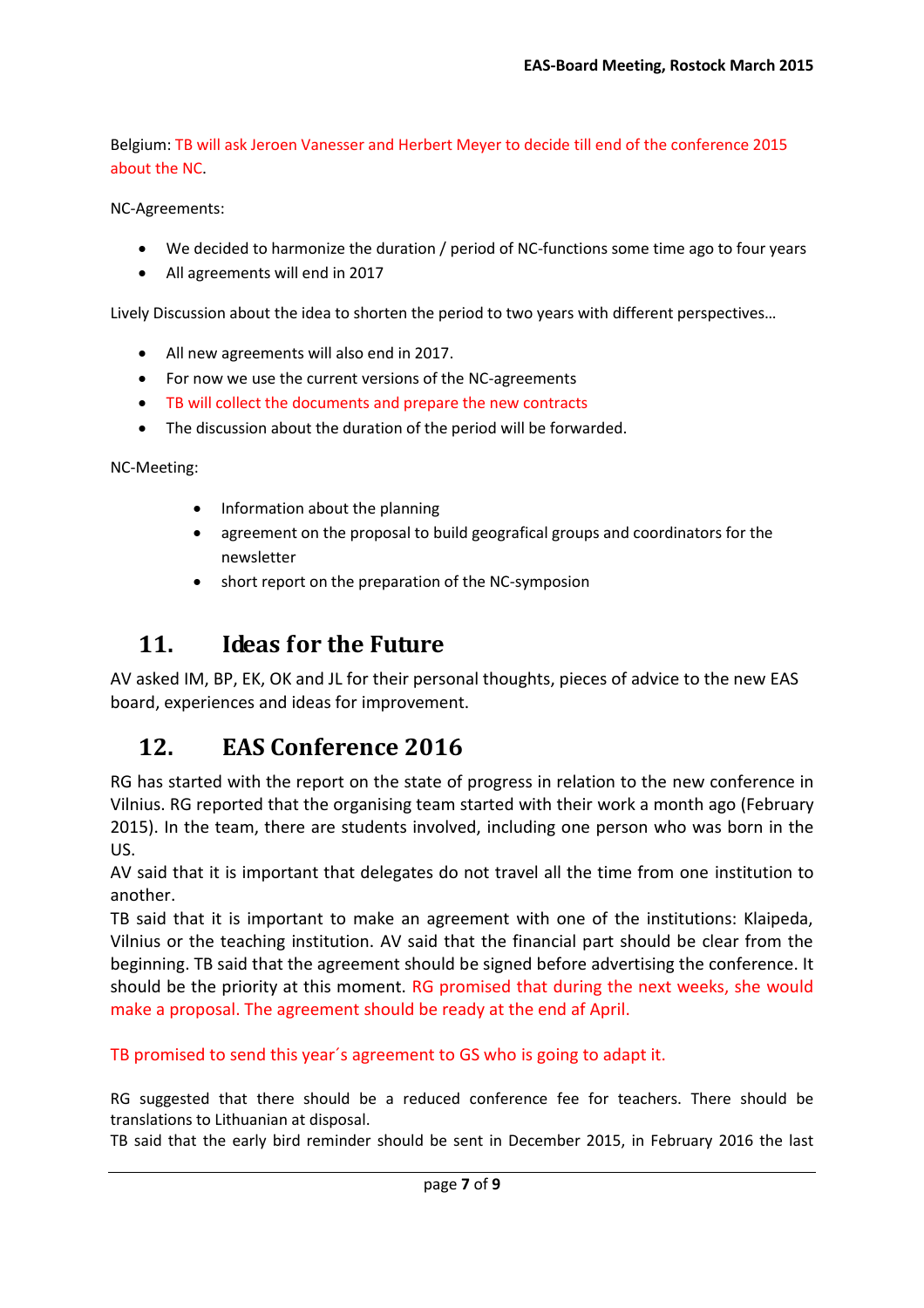reminder about registration should be sent and the conference schedule should follow. RG will foresee that.

#### <span id="page-7-0"></span>**13. Learning Outcomes Brochure**

AV raised a concern about the learning outcomes brochure; there is a question if this document should be re-printed. AV said that he would make a proposal to IM. TB said that 300 new copies would be possible; 500 EUR paid by the EAS and 500 EUR paid by the University of Vienna. AV added that it should be in the pdf format and that the document is at disposal in 5/6 European languages. It was unanimously agreed that the document should be disseminated in the pdf format. GS said that the document should be visible and promoted on the EAS website.

#### <span id="page-7-1"></span>**14. Future conferences – AV, GS**

AV continued that the new host should be involved in cooperation with the EAS board 1.5 years before the event.

AV welcomed Anne Hameister and Linus Ellström, two student delegates who were co-opted to the EAS board. AV said that new student delegates who will be in Vilnius should be coopted. GS said that one SF participant should be chosen to help with the next conference. Student delegates could be part of the first board meeting of the new board.

AV raised the issue of future conferences which will be held in Vilnius and Salzburg. GS said that Monika will hold the conference in Salzburg the week after Easter in 2017 (April 19-22). GS said that the new topic for 2017 could be about music pedagogy combined with concert halls – cooperation with cultural institutions in general. TB suggested another topic: interdisciplinary approach to ME. GS will contact Monika about the theme of the EAS conference in Salzburg in 2017.

AV said that the RiMe (Research in Music Education) conference in Exeter might overlap with our conference; SH or MS should be asked about the exact dates (AV will send the email).

AV said that in 2018, the EAS conference could be held in Bristol; MG should be asked as soon as possible; GS will ask MG. GS said that MS will move to Bath, there could be some new cooperation established.

AV said that after Bristol is settled, José should be asked to hold a conference in Spain in 2019. GS will contact JR for the 2019 EAS conference.

# <span id="page-7-2"></span>**15. Cooperation with other Music Organisations**

AV reported on the current state of cooperation with EMU and AEC. AV was talking about a joint project and the fact that only AEC´s proposal has been accepted for funding. One part of the application form was about quality assurance, focusing on audience development. In each organisation (EAS, EMU, AEC) there are two people responsible for this expert area. TB and AV are involved from the EAS side. They will meet other project partners twice a year. The project will